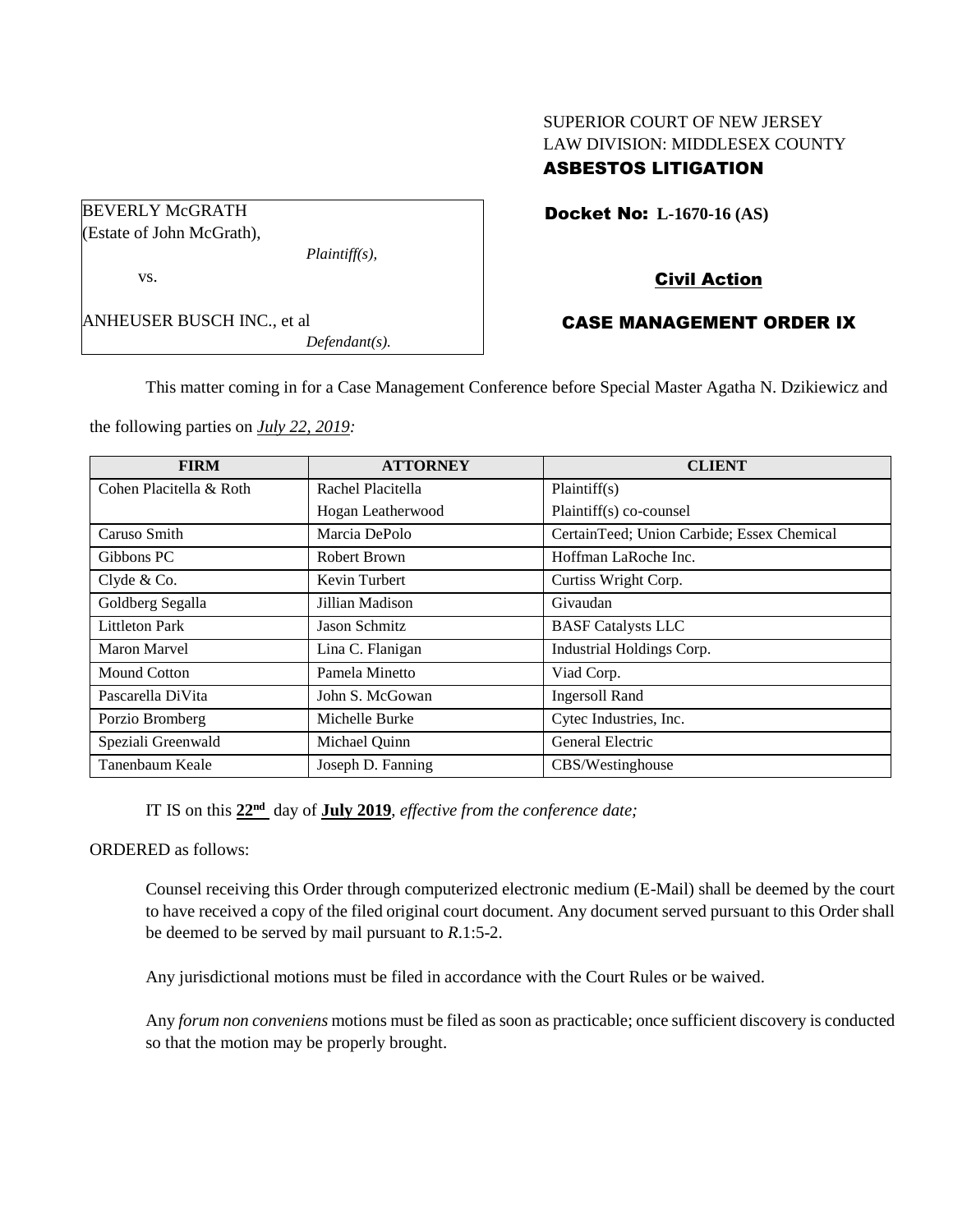### **DISCOVERY**

September 30, 2019 Depositions of corporate representatives shall be completed by this date.

### **MEDICAL EXPERT REPORT**

- October 31, 2019 Plaintiff shall serve medical expert reports by this date.
- January 31, 2020 Defendants shall identify its medical experts and serve medical reports, if any, by this date. In addition, defendants shall notify plaintiff's counsel (as well as all counsel of record) of a joinder in an expert medical defense by this date.

### **LIABILITY EXPERT REPORTS**

| October 31, 2019  | Plaintiff shall identify its liability experts and serve liability expert reports by this date or<br>waive any opportunity to rely on liability expert testimony.           |
|-------------------|-----------------------------------------------------------------------------------------------------------------------------------------------------------------------------|
| January 31, 2020  | Defendants shall identify its liability experts and serve liability expert reports, if any, by this<br>date or waive any opportunity to rely on liability expert testimony. |
| February 28, 2020 | Plaintiff shall identify its rebuttal liability experts and serve rebuttal liability expert reports, if<br>any, by this date.                                               |

# **SUMMARY JUDGMENT MOTION PRACTICE**

- November 8, 2019 Plaintiff's counsel shall advise, in writing, of intent not to oppose motions by this date.
- November 22, 2019 Summary judgment motions shall be filed no later than this date.
- December 20, 2019 Last return date for summary judgment motions.

#### **EXPERT DEPOSITIONS**

March 27, 2020 Expert depositions shall be completed by this date. To the extent that plaintiff and defendant generic experts have been deposed before, the parties seeking that deposition in this case must file an application before the Special Master and demonstrate the necessity for that deposition. To the extent possible, documents requested in a deposition notice directed to an expert shall be produced three days in advance of the expert deposition. The expert shall not be required to produce documents that are readily accessible in the public domain.

#### **PRE-TRIAL AND TRIAL**

- October 24, 2019 The settlement conference previously scheduled on this date is **cancelled**.
- February 20, 2020 @ 10:00am Settlement conference. All defense counsel shall appear with authority to negotiate settlement and have a representative authorized to negotiate settlement available by phone. Any request to be excused from the settlement conference shall be made to the Special Master no later than 4:00pm of the day prior to the conference.

 $\_$  , and the set of the set of the set of the set of the set of the set of the set of the set of the set of the set of the set of the set of the set of the set of the set of the set of the set of the set of the set of th